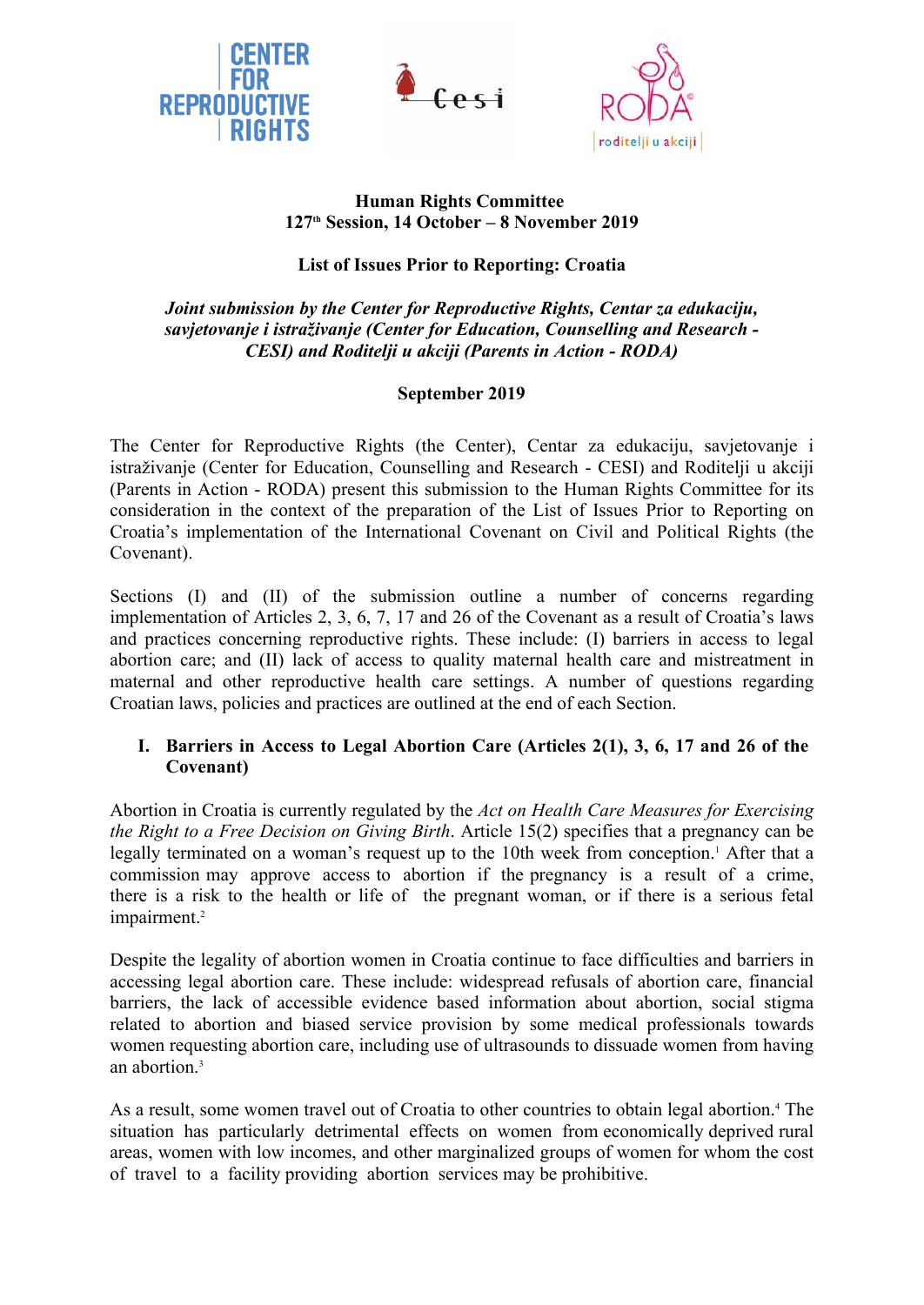In addition, the current abortion law was adopted in 1978 and predates the new Croatian Constitution adopted in 1990. As a result, a law reform process is now underway to adopt a new abortion law. This follows a 2017 decision by the Croatian Constitutional Court in which the Court held that because the law contained outdated provisions and predated the 1990 Croatian Constitution, new legislation had to be adopted.<sup>5</sup> In late 2018, a reform process was initiated by the Croatian Ministry of Health which established an expert commission to review abortion laws in other European Union countries and to begin preparations for the drafting of a new abortion law.<sup>6</sup>

There are serious concerns that in the context of this law reform process there will be attempts to rollback the legality of access to abortion care and to impose new barriers to access to legal abortion. It is very important that the reform process does not result in such retrogression and that the State party instead ensures that the new legislation addresses and removes many of the harmful barriers that currently continue to undermine women's access to legal abortion in Croatia.

These barriers include:

### *(a) Financial barriers*

Legal abortion services are unaffordable for many women in Croatia since abortion on request is not covered by public health insurance. As a result women must pay the costs of abortion on request themselves, which costs between 250 and 450 euros and in 2018 represented approximately 30% to 53% of the median monthly income in Croatia.<sup>7</sup> In the period of  $2005 - 2014$ , the price of the procedure has increased 36 percent, and in the last 4 years the average price for abortion on request in public hospitals increased by 20 percent.<sup>8</sup> In addition, while public health insurance does cover the costs of therapeutic abortion, there are reports that some hospitals have charged women for the costs of an abortion when the pregnancy resulted from sexual violence.

### *(b) Refusals of abortion care on grounds of conscience or religion*

Women's access to legal abortion care in Croatia is increasingly hampered by the State party's failure to ensure that medical professionals' refusals to provide abortion care on grounds of conscience or religion do not jeopardize women's access to legal abortion services. These failures also affect women's access to contraception and assisted reproductive technologies.<sup>9</sup>

Croatian law allows medical professionals to refuse to provide diagnostic, treatment and rehabilitation care to patients based on their personal ethical, religious or moral beliefs. They must promptly inform their patients and employers of any such refusals and refer patients to other medical providers.<sup>10</sup>

Regulatory, oversight and health-system failures by the state in relation to these refusals of care, mean that women's access to legal abortion care is increasingly jeopardized:

 Failures to ensure an adequate number and dispersal of willing and trained providers: State authorities are failing to ensure the sufficient dispersal and availability of adequate numbers of medical professionals who are willing and able to provide quality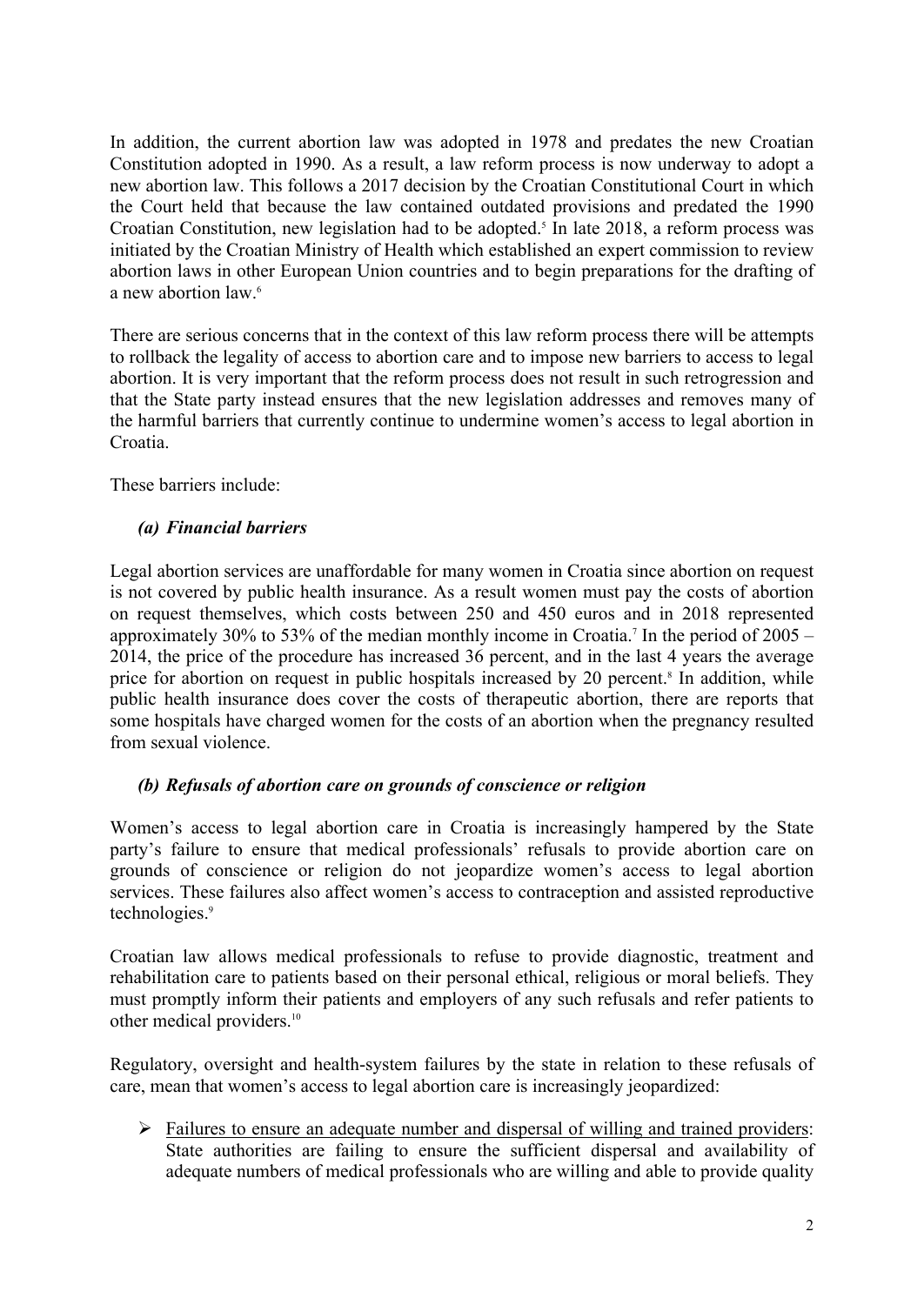abortion care within a reasonable geographical reach. According to research carried out by the Gender Equality Ombudsperson in 2018, around 60 percent of gynecologists in Croatia do not provide legal abortion services due to claims of personal conscience.<sup>11</sup> The research also revealed that in almost 20 percent of public hospitals all gynecologists refuse to provide legal abortion.<sup>12</sup> In addition, there is also a report of a woman undergoing an abortion procedure without anaesthesia due to an anaesthesiologist's refusal to participate in the procedure.<sup>13</sup> However, a range of doctors that have refused, on grounds of conscience, to provide legal abortion care as part of their public employment, nevertheless offer this service privately after hours for a fee and in contravention of the law.<sup>14</sup>

- Failures to prevent institutional refusals of care: Croatian law allows refusals of care by individual medical professionals but does not permit institutional refusals of care. However, despite the illegality of institutional refusals of care, reports indicate that some public hospitals in Croatia refuse to provide legal abortion services as a matter of institutional policy.<sup>15</sup> State authorities have taken no steps to impose sanctions or establish effective monitoring mechanisms to address such situations. Furthermore, the state has failed to resolve conflicts between legislation regulating refusals of care which does not allow institutional refusals and ministerial Ordinance on the Accreditation Standards for Hospital Health Care Institutions which appears to accept that health care institutions may refuse to provide certain services on grounds of conscience.<sup>16</sup>
- $\triangleright$  Failures to establish effective oversight and monitoring systems: There is no collection of official statistics or data on the prevalence of such refusals of care in Croatia. In addition, there are no standardized procedures for the registration of such refusals – practices differ on a case-by-case basis, with some physicians and medical staff signing forms notifying their refusal, while others give oral statements to their employers only without any record being kept. The lack of standardized registration procedures undermines any monitoring and oversight efforts,<sup>17</sup> which in turn undermines the ability of state authorities to undertake effective measures to address the serious resulting obstacles in access to legal abortion care.<sup>18</sup>

#### International Human Rights Law and Standards

Under the Covenant Croatia is obliged to guarantee access to legal abortion care. The States failure to address the barriers identified above, including to ensure adequate numbers and geographical coverage of willing and trained providers, to establish effective monitoring and oversight mechanisms and to prevent institutional refusals of care, undermines its obligations under the Covenant and jeopardizes women's enjoyment of their rights under the Covenant including rights under Articles 2(1), 3, 6, 7, 17, and 26.

General Comment No. 36 of this Committee makes it clear that measures that State parties adopt to regulate abortion "must not result in violation of the right to life of a pregnant woman or girl, or her other rights under the Covenant."<sup>19</sup> The General Comment also makes it clear that State parties have a duty to ensure that women and girls do not have to resort to unsafe abortions. This Committee has also outlined that State parties "should not introduce new barriers and should remove existing barriers that deny effective access by women and girls to safe and legal abortion."<sup>20</sup> They should also "prevent the stigmatization of women and girls seeking abortion."<sup>21</sup> Other Treaty Monitoring Bodies have also repeatedly urged states to remove financial and other barriers, to ensure access to quality abortion care, and to refrain from introducing regressive laws and policies on abortion care.<sup>22</sup>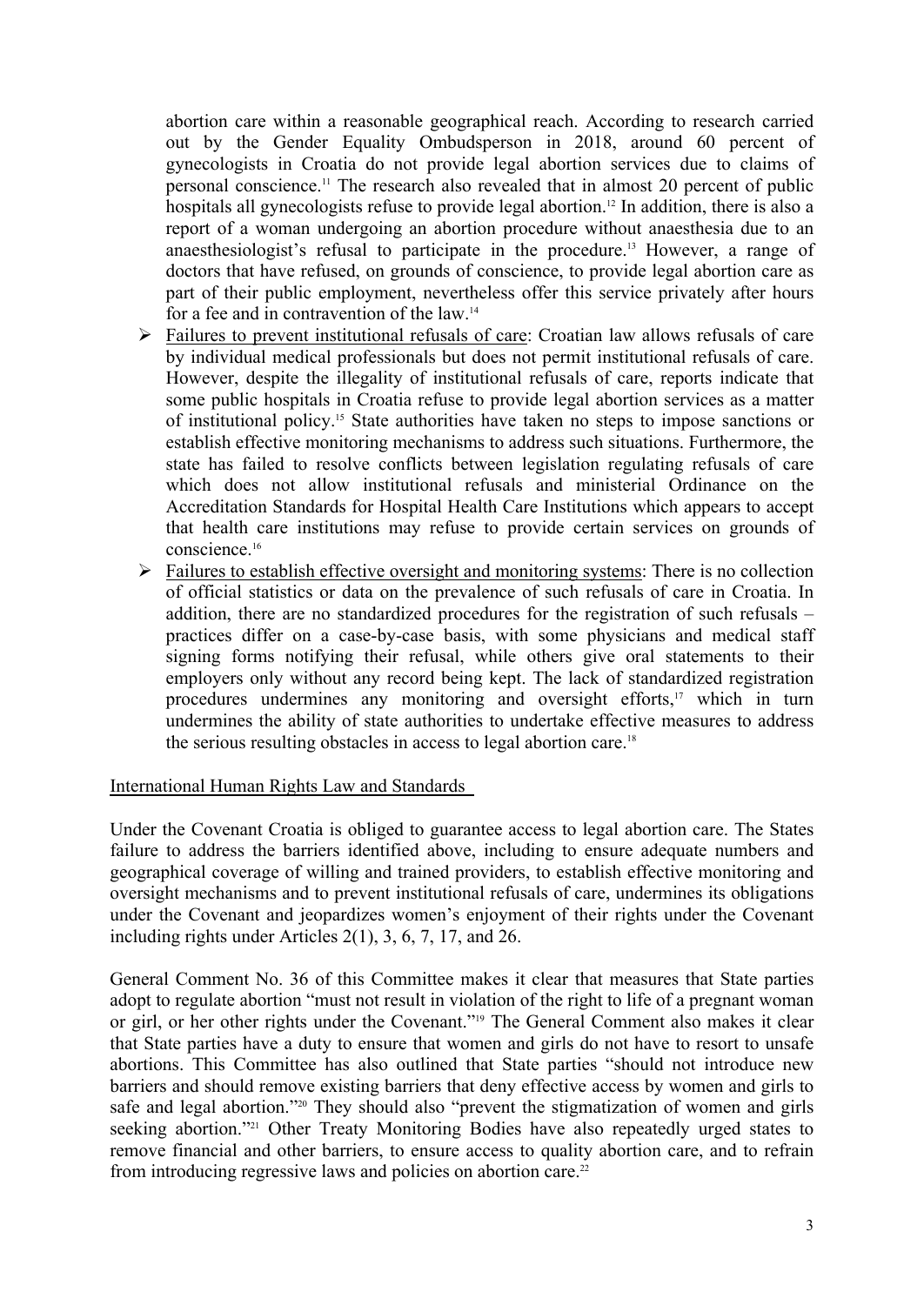This Committee has specifically urged State parties to eliminate barriers to safe and legal abortion care that have resulted from medical professionals' refusals of abortion care.<sup>23</sup> Similarly, other UN human rights mechanism have repeatedly expressed the view that where a state *chooses* to permit, as a matter of domestic law or policy, medical professionals to refuse to provide legal reproductive health care on grounds of conscience or religion, the state must put in place regulatory, oversight and enforcement frameworks that will ensure women's access to these services is not undermined by such refusals.<sup>24</sup> They have explicitly specified that the relevant regulatory framework must ensure certain minimum obligations, including an obligation on healthcare providers to refer women to alternative health providers<sup>25</sup> and must prohibit institutional refusals of care.<sup>26</sup> States should also ensure that "adequate number of health-care providers willing and able to provide such services should be available at all times in both public and private facilities and within reasonable geographical reach."<sup>27</sup> They should also "establish effective monitoring systems and mechanisms to enable the collection of comprehensive data on the extent of conscience-based refusals of care and the impact of the practice on … access to legal reproductive health services."<sup>28</sup>

**In 2015, the Committee on the Elimination of Discrimination against Women (CEDAW) specifically urged Croatia to ensure that conscience-based refusals of care "[do] not impede women's effective access to reproductive health-care services, especially abortion and post-abortion care and contraceptives."<sup>29</sup> It also urged the state authorities to "ensure universal coverage of abortion and modern contraception within the Croatian Health Insurance Fund."<sup>30</sup> Thus far the Government has not adopted measures to implement these recommendations.**

Recommended questions to be addressed by the Croatian government:

- Please provide information on the current abortion law reform process, including the timeline for introducing and adopting a new law, and explain how the State party will ensure compliance with the principle of non-retrogression.
- Please explain what measures the State party is taking to ensure effective access to legal, quality abortion care.
- Please outline measures that the State party is taking to ensure adequate numbers and geographical coverage of medical professionals trained and willing to provide abortion care, to prevent institutional refusals of care and to establish effective monitoring and oversight frameworks in order to guarantee that refusals of care on grounds of conscience or religion by medical professionals do not undermine women's timely access to abortion services.
- Please outline measures the State party has taken to improve access to affordable abortion services by covering all costs related to abortion, including abortion on request, under the Health Insurance Fund.

### **II. Lack of Access to Quality Maternal Care and Mistreatment in Maternal and Other Reproductive Health-Care Settings (Articles 2(1), 3, 6, 7, 17 and 26 of the Covenant)**

Serious concerns persist in Croatia regarding maternal health care, in particular with respect to: lack of access to quality maternal health care for women living in rural areas or outside of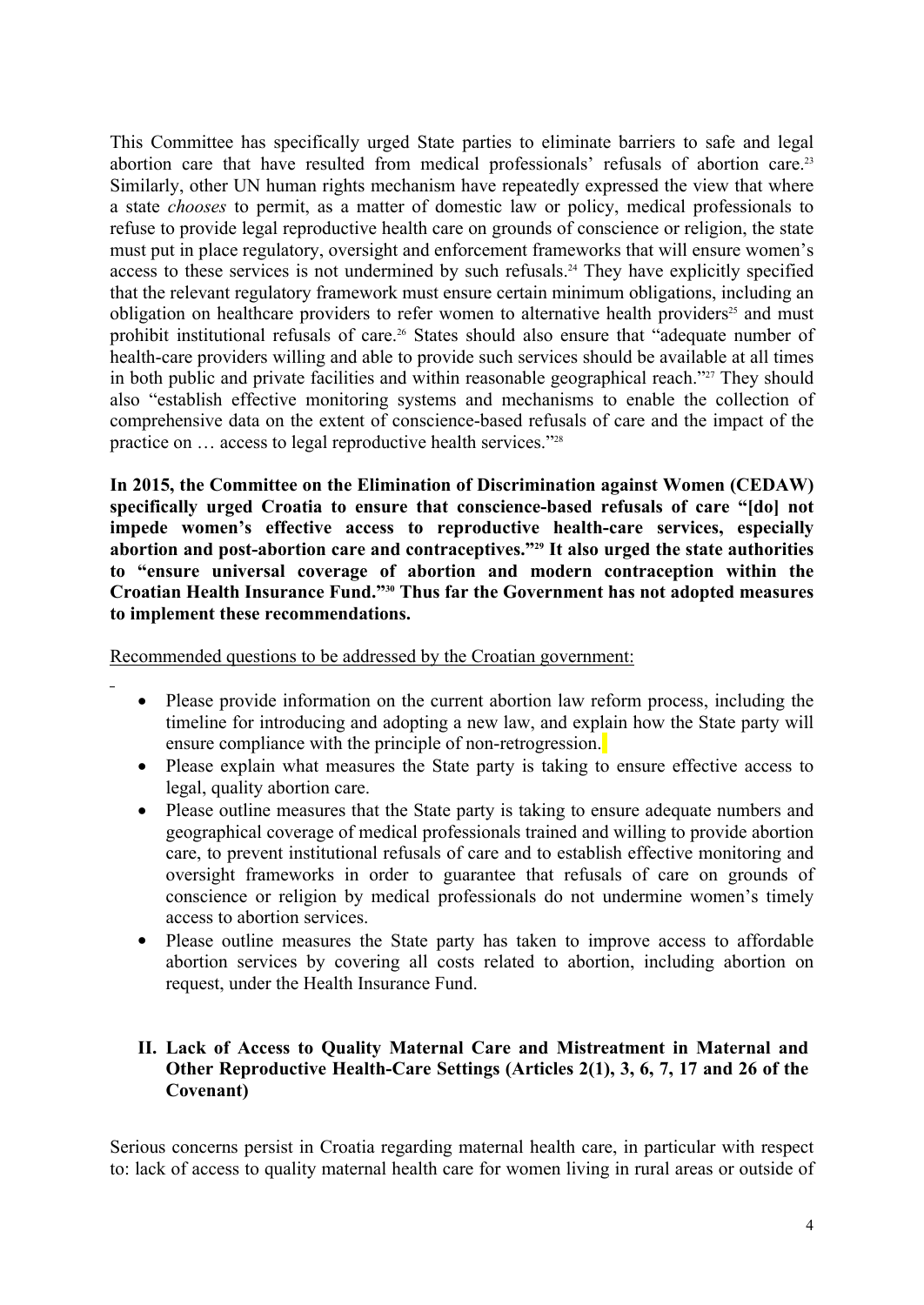urban centers and for undocumented migrant women; abuse and disrespect in reproductive health care settings; lack of disaggregated data; inadequate maternal death audits; and restrictions on birth outside of hospitals.

#### *(a) Barriers in access to quality maternal health care for women living in rural areas*

Women living in rural areas or outside of urban centers in Croatia face difficulties in accessing quality maternal health care services. Since 2010 Croatia has moved towards centralizing birth and postpartum care in 30 maternity hospitals throughout the country. Small out of hospital (ambulatory) units have been closed.<sup>31</sup> Although there is no official data on the number of women of reproductive age who live more than 50 km away from a maternity hospital, $32$  on the basis of 2011 census data it is estimated that 361,100 women of fertile age, representing 52 percent of women in Croatia (out of 698,675 in total), live outside of cities with maternity hospitals.<sup>33</sup>

The lack of available data and research impedes assessment of the impact and effectiveness of this process of centralization. However, there are regular reports of births taking place at roadsides, in military hospitals, helicopters or ferries; not least as women living on the Croatian islands need to be transported to mainland hospitals to give birth. Often these women leave their communities in advance of their due date to await labour on land, at their own cost. These reports are indicative of the challenges many rural women face in accessing maternal health care in Croatia<sup>34</sup>

## *(b) Barriers in access to affordable maternal health care for undocumented migrant women*

In Croatia undocumented migrant women face significant barriers in access to maternal health care throughout pregnancy, as outlined in detail in the Center for Reproductive Rights' recent report entitled *Perilous Pregnancies: Barriers in Access to Affordable Maternal Health Care for Undocumented Migrant Women in the European Union* (enclosed).

As detailed in the report, Croatian law provides that undocumented migrants in Croatia are allowed to access health care services, and thus undocumented migrant women in Croatia are not prohibited from accessing maternal health care during pregnancy.<sup>35</sup> However, as the report explains, under Croatian law undocumented migrant women are required to pay the full costs of all maternal health care they obtain during pregnancy, including antenatal care and care during labour and childbirth and obstetric emergencies. Legal provisions specify that health care providers are required to charge anyone without legal residence for the full costs of any care provided before discharging the patient, and stipulate that bills must be paid within a deadline of eight days. If the bill is not paid within the deadline, health care providers must transmit the patient's personal information to the Ministry for Internal Affairs.<sup>36</sup>

These legal and policy barriers undermine undocumented migrant women's access to adequate and quality maternal health care throughout pregnancy and thereby expose pregnant women to serious risks to their health and lives, including increased risk of maternal mortality and morbidity. Many undocumented migrant women with limited financial means will experience considerable uncertainty about their ability to pay for maternal health care and will fear being reported to immigration authorities if seeking care. As a result most undocumented migrant women will not seek antenatal care during pregnancy, thereby placing their health at serious risk. Furthermore, the significant cost of unsubsidised maternal health care during childbirth or in an obstetric emergency as well as any follow up care will often lead to a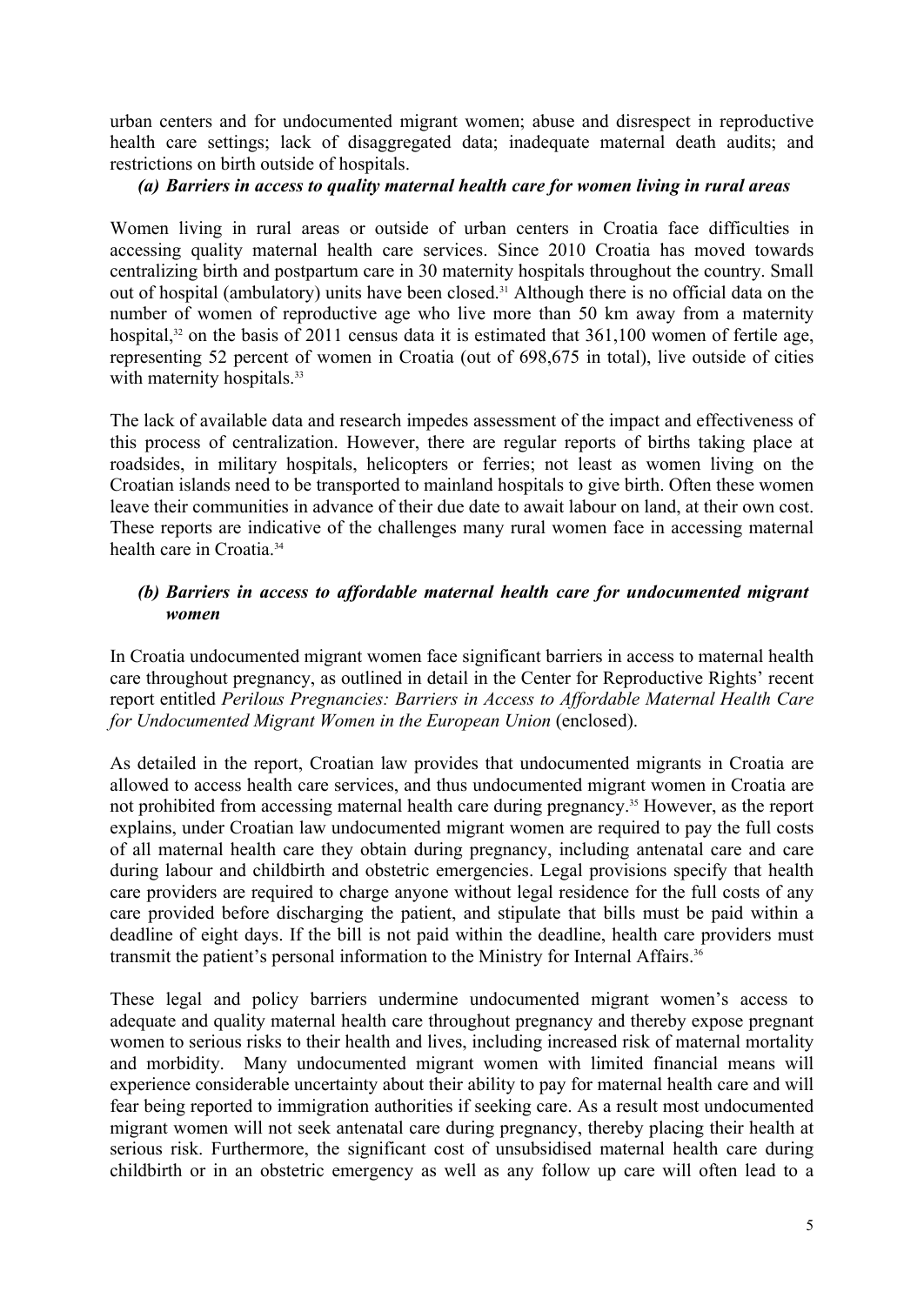debilitating financial burden for undocumented migrant women. In some cases this may lead them to avoid accessing skilled birth attendance during childbirth, exposing them to heightened risks of maternal mortality and morbidity.

#### *(c) Mistreatment in maternal health care and other reproductive health care settings*

Since 2001, RODA has monitored the treatment of pregnant women in hospitals, including through interviews and surveys. Women's reports give rise to serious concerns about the way they are treated during reproductive healthcare procedures, including but not limited to childbirth and postpartum, surgical miscarriage procedures, medically assisted reproduction and post-menopausal care. Their reports indicate that there may sometimes be serious deficits in processes to ensure women's ability to give their free and informed consent to medical interventions. They also report highly concerning instances of disrespectful and abusive, and sometimes violent, treatment by medical professionals. The results of the #PrekinimoŠutnju (#BreakTheSilence) campaign organized by RODA in 2018 indicate that women undergoing painful reproductive healthcare procedures may often be denied access to pain relief, may not be informed in advance about a procedure being potentially painful, and may be tied to medical equipment during these procedures.<sup>37</sup>

Similarly, RODA's 2015 *Survey on Experiences in Maternity Services*<sup>38</sup> has revealed serious concerns regarding the provision of obstetric care in Croatian hospitals and respect for women's human rights during childbirth. Although the reported practices differ extensively in form and gravity, they raise concerns regarding respect for women's dignity, autonomy and personal and bodily integrity in maternal health care contexts and medical decision making related to childbirth. Reported practices include:

- $\triangleright$  Failure to obtain full and informed consent for medical interventions during childbirth. 39
- $\triangleright$  Mental, emotional or verbal abuse and humiliation and lack of respect for privacy.<sup>40</sup>
- $\triangleright$  Practices that prevent women from moving freely and choosing a birthing position and instead confine them to lie down while giving birth.<sup>41</sup> The World Health Organization (WHO) has specified that women's freedom to choose positions and assume a variety of positions during the course of labour alleviates labour pain and that women should not be restricted to bed and the supine position.<sup>42</sup>
- $\triangleright$  The exertion of extreme physical pressure by healthcare personnel on women's abdomens during the pushing stage of labour (known also as the Kristeller Maneuver). RODA's 2015 survey found that 54 percent of women reported being subjected to the Kristeller Maneuver.<sup>43</sup> The WHO has advised against the use of Kristeller Maneuver and outlined that "[a]part from the issue of increased maternal discomfort, there is suspicion that the practice may be harmful for the uterus, the perineum and the fetus."<sup>44</sup>
- Extensive use of episiotomy. Prior to 2008, episiotomy was performed during nearly 70 percent of childbirths and while the official rates are declining they remain very high, at 49 percent in 2010.<sup>45</sup> However, RODA's 2015 survey revealed that episiotomy rates may be severely underreported (the Croatian Institute for Public Health reports a rate of 30 percent, while women's reports to RODA indicate a rate of 56 percent).<sup>46</sup>
- $\triangleright$  Suturing of birth injuries without, or with insufficient, anesthesia. The International Federation of Gynecology and Obstetrics (FIGO) has stressed that suturing must always be performed under adequate perineal anaesthesia.<sup>47</sup>

### *(d) Lack of adequate disaggregated data and maternal death audits*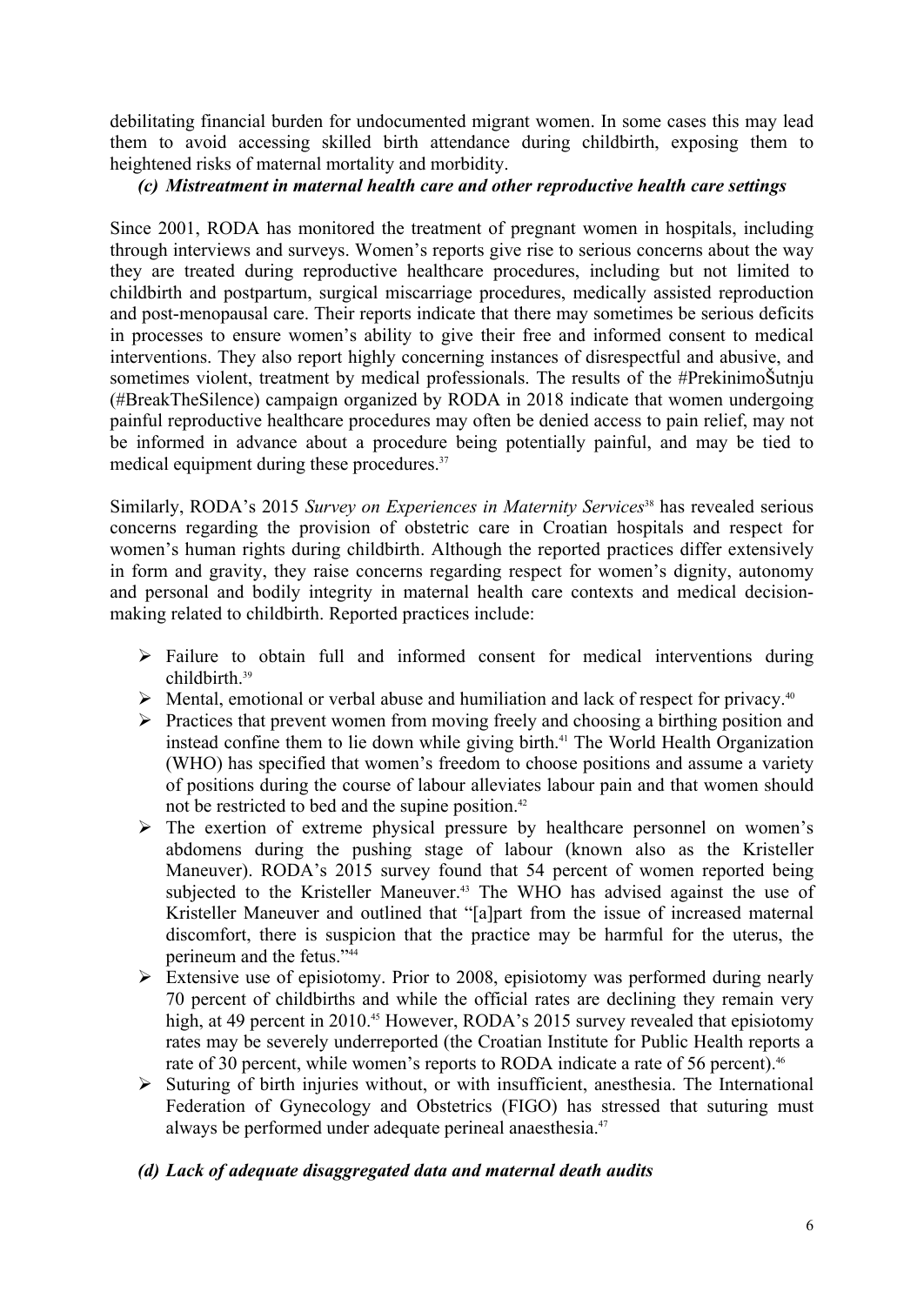Croatian authorities are failing to collect adequate disaggregated data on maternal morbidity and mortality as well as undertake adequate maternal death audits.<sup>48</sup> While maternal mortality and morbidity rates are generally low in Croatia, data is only collected at hospital and national levels and is not disaggregated by age, race, nationality, socio-economic status, place of residence, or child's place of birth.<sup>49</sup> As a result, there are important gaps in information about maternal mortality and morbidity risks specifically affecting women from certain groups. In other European countries where disaggregated data is available, it shows significantly higher maternal mortality and morbidity outcomes among certain groups of women.

#### *(e) Restrictions on birth outside of hospitals*

The majority of births in Croatia (99 percent) take place in hospitals and are usually attended by doctors with midwives assisting. Croatian legislation does not recognize the possibility for midwives to work independently outside of hospital settings and as a result does not enable women to choose to give birth outside of hospital settings.

#### International Human Rights Law and Standards

These maternal health care deficits indicate that Croatian authorities are failing to respect and ensure the protection of women's human rights during pregnancy and childbirth and give rise to specific concerns in relation to Article 2(1), 3, 6, 7, 17 and 26 under the Covenant. These practices also give rise to serious concerns that maternal health care in Croatia does not comply with international medical guidelines, scientific evidence and international standards of care.<sup>50</sup>

This Committee has affirmed that the Covenant requires States parties to adopt positive measures to protect women's ability to enjoy their right to life with dignity, including providing access to quality maternal health care.<sup>51</sup> The Committee has also specifically found that excluding undocumented migrants from insurance coverage for health care that could result in loss of life or irreversible negative consequences for health amounts to discrimination in violation of Article 26.<sup>52</sup>

The Committee on the Elimination of Racial Discrimination has recently expressed concern about the multiple and intersecting forms of discrimination that undocumented migrant women face in accessing maternal health care, and recommended that States remove all financial barriers, as well as legal, administrative, language or cultural barriers that impede access to affordable maternal health care throughout pregnancy and ensure that emergency health care and any care related to childbirth is provided free of charge for all.<sup>53</sup> Other international human rights mechanisms have also affirmed that States must ensure the right of access to maternal health services on a non-discriminatory basis, especially for disadvantaged or marginalised groups.<sup>54</sup> In particular States have a duty to refrain from denying or limiting equal access for all persons, including undocumented migrants, to essential health services.<sup>55</sup>

This Committee and other international human rights mechanisms have specified that the treatment of women during childbirth and in the course of reproductive health care can give rise to concerns of ill-treatment.<sup>56</sup> For example, the Special Rapporteur on torture has observed that women may be exposed to severe pain and suffering when seeking maternal health care, particularly immediately before and after childbirth, as a result of abuses such as "extended delays in the provision of medical care, such as stitching after delivery to the absence of anaesthesia."<sup>57</sup> He has noted that "[s]uch mistreatment is often motivated by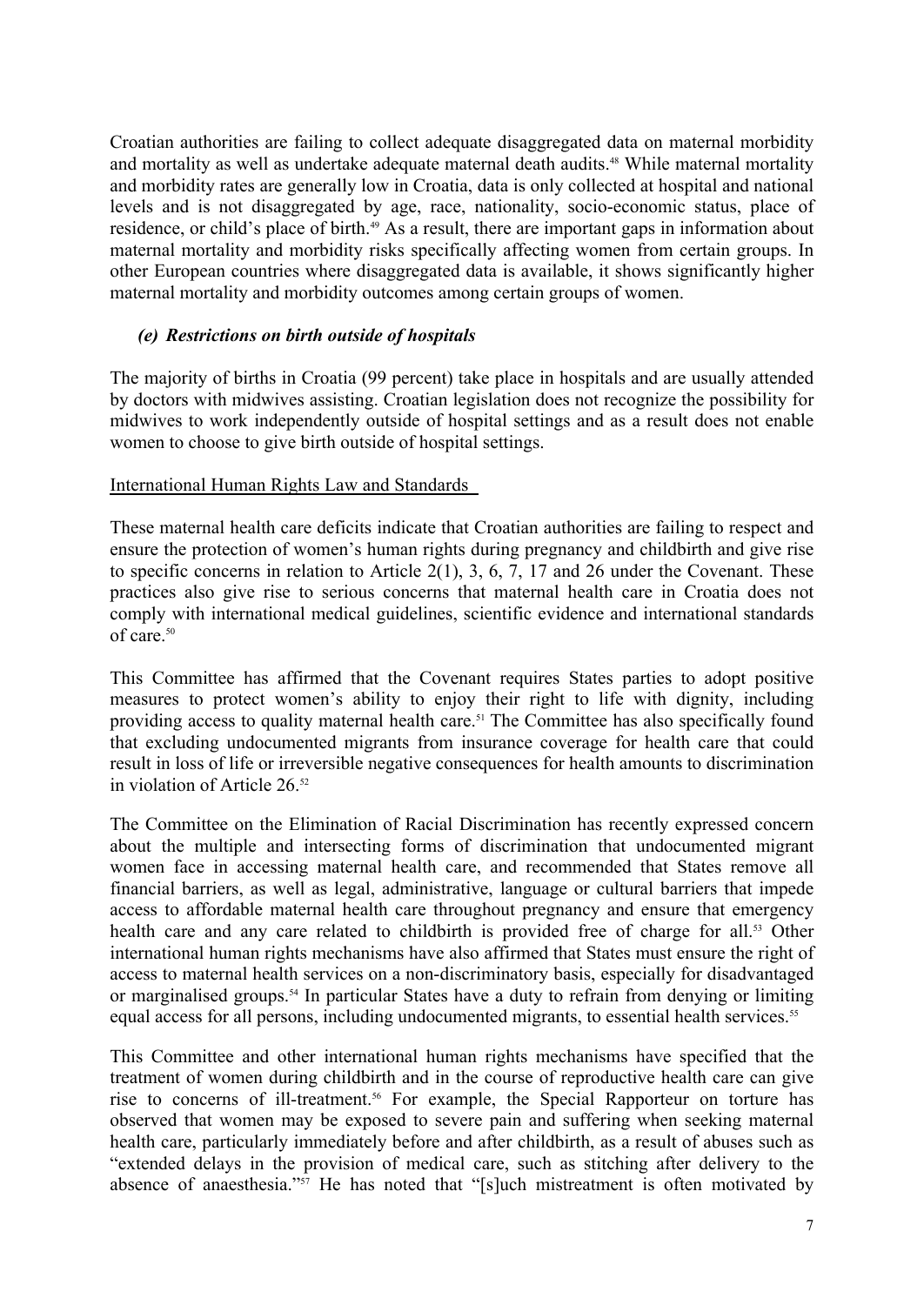stereotypes regarding women's childbearing roles and inflicts physical and psychological suffering that can amount to ill-treatment."<sup>58</sup> Similarly, the Special Rapporteur on violence against women has recently outlined that some forms of mistreatment related to childbirth and other reproductive health services could amount to violence against women and human rights violations.<sup>59</sup> In addition, Articles  $2(1)$  and 3 of the Covenant require State parties to ensure women's enjoyment of the rights enshrined in the Covenant on a basis of equality and free from discrimination on grounds of sex.<sup>60</sup> CEDAW has confirmed that abuse and mistreatment during childbirth in maternity hospitals amounts to discrimination against women in the enjoyment of their human rights. It has urged State parties to improve standards of care with regard to childbirth and to ensure that all interventions are performed only with a woman's full, prior and informed consent, and that healthcare professionals are trained on patients' rights and ethical standards.<sup>61</sup>

This Committee has also repeatedly found that women's decisions regarding their pregnancies fall within the right to privacy as enshrined in Article 17 of the Covenant.<sup>62</sup> Respect for the principle of informed consent in relation to medical decision making is also required by the right to privacy.<sup>63</sup>

**In 2015, CEDAW expressed concerns about Croatia's failures to ensure access to quality maternal health care. It specifically expressed concerns about "[t]he lack of oversight procedures and mechanisms for ensuring adequate standards of care and the protection of women's rights during deliveries, as well as their autonomy, and the lack of options for giving birth outside hospitals", and called upon the Croatian Government to "ensure the existence of adequate safeguards so that medical procedures for childbirth are subject to objective assessments of necessity and conducted with adequate standards of care and respect for women's autonomy and the requirements for informed consent, and to introduce options for home births for women who wish to avail themselves of that possibility."<sup>64</sup> Thus far the Government has not adopted measures to implement this recommendation.**

Recommended questions to be addressed by the Croatian government:

- Please explain what measures the State party is taking to guarantee the human rights of women in maternal and other reproductive health care settings and how the State is monitoring and assessing health professionals' and facilities' compliance with these measures.
- Please outline measures the State party is taking to ensure that all pregnant women in Croatia including women living in rural areas and undocumented migrant women have timely access to quality and affordable maternal health care.
- Please explain how the State party collects data on maternal mortality and morbidity and how they are disaggregated. Please also explain how the State party conducts maternal death audits.
- Please indicate steps taken to ensure that all women can benefit from the presence of skilled birth attendants during childbirth, including in cases where they are giving birth at home or otherwise outside of medical facilities.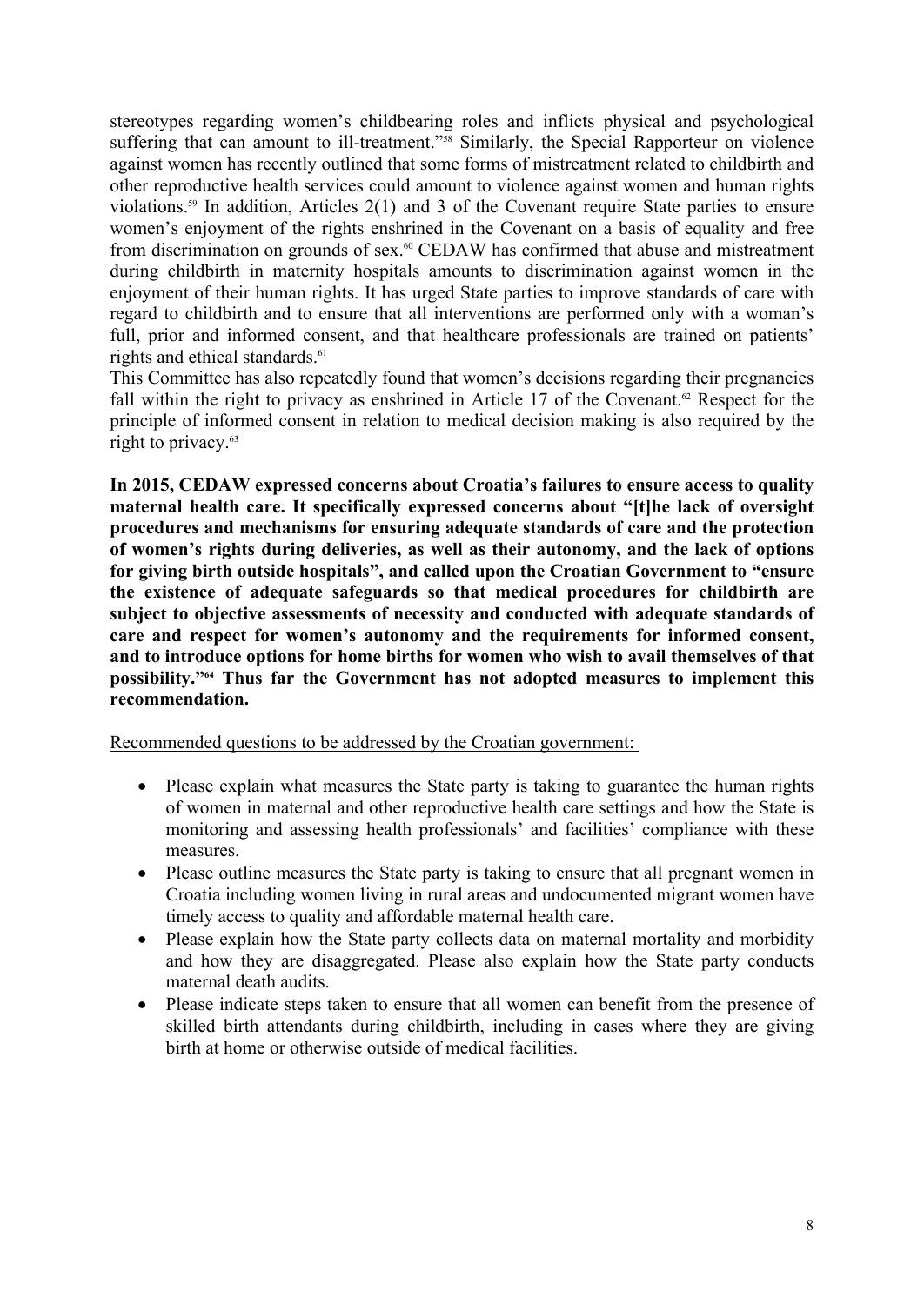5 Constitutional Court of the Republic of Croatia, No. U-I-60/1991 i dr. (Feb. 21, 2017). In the decision, the Court ruled that by allowing women's access to abortion in the circumstances set forth in the 1978 law, including abortion on a woman's request, the law gives effect to women's constitutional rights to privacy, liberty, and personality and complied with international human rights law and comparative European law.

6 The criteria for membership in the commission, which includes experts opposing abortion care, are unknown so is the timeline for drafting a new law. *Minister Refuses to Reveal Writers of New Abortion Law*, (Nov. 26, 2018), https://www.total-croatia-news.com/politics/32649-new-abortion-law; *New Abortion Law Will Not Be Adopted within Deadline* (Jan. 16, 2019), https://www.total-croatia-news.com/politics/33604-abortion-law;

https://net.hr/danas/hrvatska/procurila-imena-ovi-ljudi-odlucuju-o-novom-zakonu-o-pobacaju-abortus-trebaograniciti-i-uvesti-savjetovanje-sa-svecenikom. In the meantime, two groups of parliamentarians have prepared draft legislative proposals that are currently pending in the Parliament. These bills are proposing a regulation of abortion care similar to the current abortion law. *See* Demokrati, *Prijedlog Zakona o zdravstvenim mjerama za ostvarivanje prava na slobodno odlučivanje o rađanju djece* (2019), https://demokrati.hr/vijesti/prijedlogzakona-o-zdravstvenim-mjerama-za-ostvarivanje-prava-na-slobodno-odlucivanje-o-radanju-djece/; *Opposition for Legal, Free and Accessible Abortion in Croatia,* (Jan. 31, 2019) https://www.total-croatia-

news.com/politics/33874-abortion-in-croatia; Social Democratic Party, *Prijedlog Zakona o medicinskom postupku prekida trudnoce, s konačnim prijedlogom zakona* (2019),

http://www.sabor.hr/sites/default/files/uploads/Savjetovanja%20s%20javno%C5%A1%C4%87u/klub%20sdp\_n acrt%20akta\_prekid\_trudnoce.pdf.

7 Gender Equality Ombudsperson of the Republic of Croatia, *Izvješće o radu Pravobraniteljice za ravnopravnost spolova za 2018. Godinu*, *available at*

https://www.prs.hr/attachments/article/2645/Izvje%C5%A1%C4%87e%20o%20radu%20Pravobraniteljice%20z a%20ravnopravnost%20spolova%20za%202018.%20godinu ~.pdf [hereinafter Gender Equality Ombudsperson, Report 2018]; *Prosječna mjesečna isplaćena neto plaća i bruto plaća po zaposlenome u pravnim osobama Republike Hrvatske za 2018* (2019), https://narodne-novine.nn.hr/clanci/sluzbeni/2019\_03\_25\_508.html;

8 Gender Equality Ombudsperson, Report 2018, *supra* note 7. *See also* Joint submission by the Center for Reproductive Rights, Centar za edukaciju, savjetovanje i istraživanje (Center for Education, Counselling and Research - CESI) and Roditelji u akciji (Parents in Action - RODA) to the Committee on the Elimination of Discrimination Against Women's 61st session, Periodic review of Croatia (July 2015),

https://tbinternet.ohchr.org/Treaties/CEDAW/Shared%20Documents/CRO/INT\_CEDAW\_NGO\_CRO\_20902\_ E.pdf.

9 Law on Medically Assisted Reproduction, NN 86/12, art. 44. Under the law anyone involved in any part of assisted reproduction (medical personnel, administrative staff, cleaners, etc.) may refuse to carry out their functions based on claims of conscience. The objection can be based on "ethical, religious and moral beliefs or convictions" and individual in question can subsequently refuse any participation in assisted reproduction. *See also* Code of ethics and deontology in pharmacy, art. 12, para. 3, Croatian Chamber of Pharmacists. Under this code pharmacists may refuse to sell medications for stimulation of ovarian function. *See also Instruction for conducting pharmacy services that may have an impact on moral and religious beliefs*, Croatian Chamber of Pharmacists, 2015. Instruction for pharmacists regarding conscience-based refusal state that "every pharmacist, who considers that his/her moral or religious beliefs is preventing him/her to conduct particular pharmacy service, has to bring fourth and explain the issue to the responsible persons or relevant bodies in the pharmacy

<sup>&</sup>lt;sup>1</sup> Act on Health Care Measures for Exercising the Right to a Free Decision on Giving Birth, Act No. 1252-1978 of 21 April 1978, art. 15(2).

<sup>2</sup> *Id.*, art. 22.

<sup>3</sup> *See, e.g.,* Marina Vosika, *Barriers to Abortion Access in Croatia*, [http://www.znajznanje.org/wp](http://www.znajznanje.org/wp-content/uploads/2018/07/Marina-Vosika-Msc-Report-Barriers-to-Abortion-Acess-in-Croatia-1.pdf)[content/uploads/2018/07/Marina-Vosika-Msc-Report-Barriers-to-Abortion-Acess-in-Croatia-1.pdf](http://www.znajznanje.org/wp-content/uploads/2018/07/Marina-Vosika-Msc-Report-Barriers-to-Abortion-Acess-in-Croatia-1.pdf);<br>Masenjka Bacic, 'We Don't Do It Here' – Abortion Rights Under Threat in Croatia,

http://fellowship.birn.eu.com/en/fellowship-programme/we-don-t-do-it-here-abortion-rights-under-threat-incroatia (last visit: Aug. 8, 2019).

<sup>4</sup> *See, e.g.,* Michael Bird, Blaž Zgaga & Lina Vdovii, *Why are women from Croatia going to Slovenia for abortions?* NACIONAL (Jul. 16, 2019), https://www.nacional.hr/why-are-women-from-croatia-going-to-sloveniafor-abortions; *Koliko savjesno se koristi priziv savjesti*, HRT (Jun. 3, 2019), [https://vijesti.hrt.hr/518189/koliko](https://vijesti.hrt.hr/518189/koliko-savjesno-se-koristi-priziv-savijesti)[savjesno-se-koristi-priziv-savijesti.](https://vijesti.hrt.hr/518189/koliko-savjesno-se-koristi-priziv-savijesti)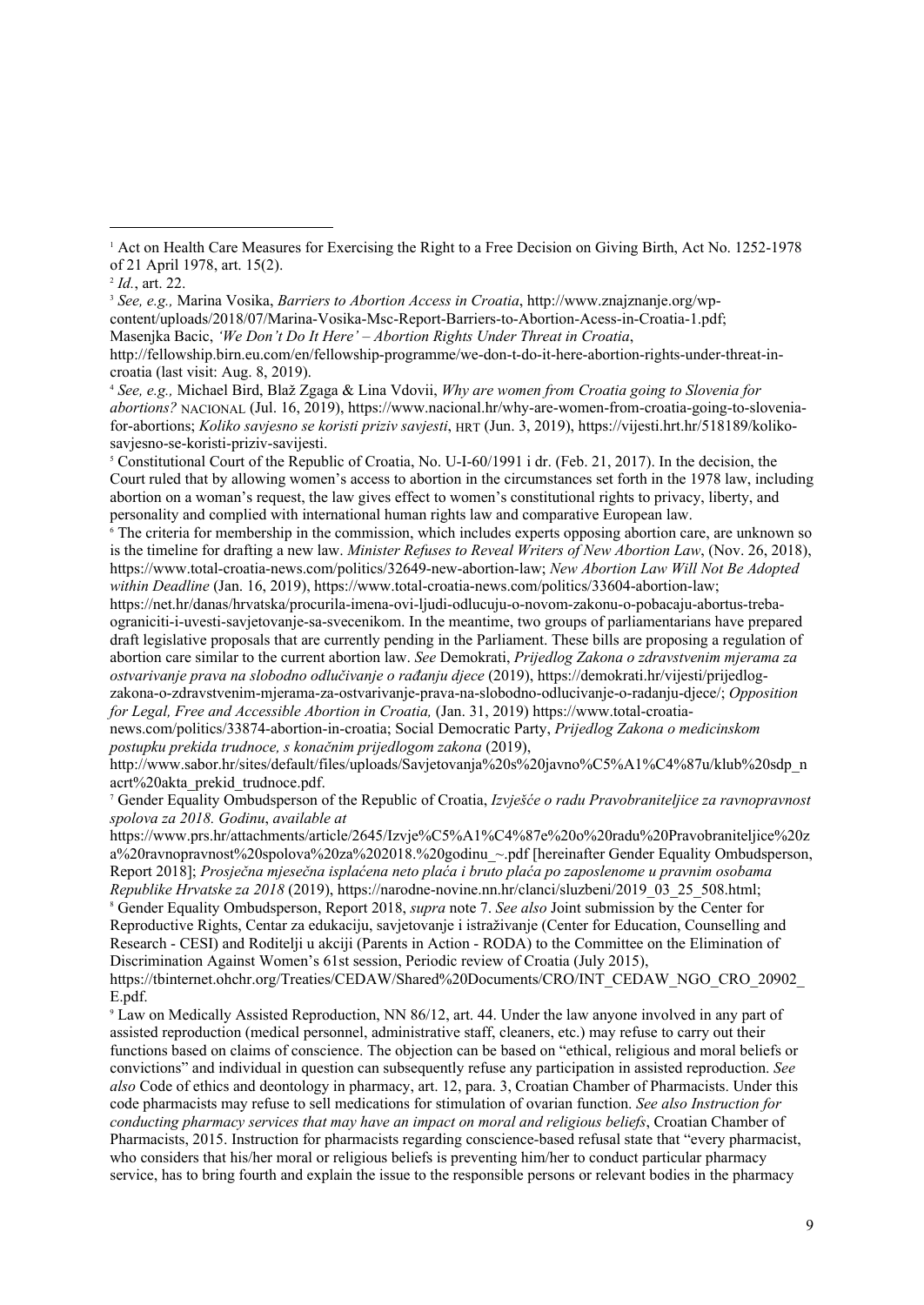(institution) where he/she works and to refer patients to other service providers" emphasized that "the patients are the first concern". The instruction allows conscience-based refusals in case of emergency contraception, but also regarding hormonal contraception. *See also Ljekarni koja je pacijentici odbila prodati kontracepciju prijeti zatvaranje Farmaceutkinja nije smjela raditi sama ni spomenuti priziv savjesti*, JUTARNJI (Nov. 17, 2018), [https://www.jutarnji.hr/vijesti/hrvatska/ljekarni-koja-je-pacijentici-odbila-prodati-kontracepciju-prijeti](https://www.jutarnji.hr/vijesti/hrvatska/ljekarni-koja-je-pacijentici-odbila-prodati-kontracepciju-prijeti-zatvaranje-farmaceutkinjanije-smjela-raditi-sama-ni-spomenuti-priziv-savjesti/8067503/)[zatvaranje-farmaceutkinjanije-smjela-raditi-sama-ni-spomenuti-priziv-savjesti/8067503/;](https://www.jutarnji.hr/vijesti/hrvatska/ljekarni-koja-je-pacijentici-odbila-prodati-kontracepciju-prijeti-zatvaranje-farmaceutkinjanije-smjela-raditi-sama-ni-spomenuti-priziv-savjesti/8067503/) *Ljekarnica koja se pozvala na priziv savjesti izvukla se i bez opomene*, FAKTOGRAF (Nov. 27, 2018),

https://faktograf.hr/2018/11/27/ljekarnica-koja-se-pozvala-ne-priziv-savjesti-izvukla-se-bez-opomene. <sup>10</sup> Law on Medical Practice, Official Gazette 121/03, 117/08, art. 20; The Nursing Act, OG121/03, 117/08, 57/11, art. 3. Under the Law on Medical Practice and the Nursing Act doctors and nurses may refuse to provide "diagnostic, treatment and rehabilitation services" to a patient based on personal ethical, religious or moral beliefs as long as the refusal of care does not conflict with the rules of the medical profession and does not cause permanent damage to the patient's health or life. *See also* Code of Ethics for Midwives, art. 2, http://www.komora-primalja.hr/datoteke/Eticki%20kodeks%20primalja%2022%2004%202011.pdf; *see also supra* note 9.

<sup>11</sup> Gender Equality Ombudsperson, Report 2018*, supra* note 7; *see also* Gender Equality Ombudsperson of the Republic of Croatia, *Research on Practices of Healthcare Institutions in Croatia to Ensure Access to Legally Induced Abortion* (2014), www.prs.hr/attachments/article/1555/04\_ISTRA%C5%BDIVANJE%20- %20Rad%20studentskih%20pravobranitelja.pdf. Some reports suggest that the proportion of health care providers refusing to perform legal abortions may be as high as 70 percent. CESI, GREY AREA: ABORTION ISSUE IN CROATIA 11 (2014), http://www.cesi.hr/attach/\_p/prijelom\_pitanje\_abortusa\_eng.pdf.

<sup>12</sup> Gender Equality Ombudsperson, Report 2018*, supra* note 7. The hospitals in question are the Sveti Duh in Zagreb, and hospitals in Našice, Virovitica, Požega and Vinkovci. In addition, there are reports of women being refused access to legal abortion later in pregnancy in situations when the abortion was legal and the pregnancy resulted from sexual violence or involved a serious foetal diagnosis. *See UZNEMIRUJUĆI SLUČAJ: Djevojku silovao član obitelji, a u Hrvatskoj joj nisu željeli napraviti pobačaj? 'Rekli su da bi se uništili dokazi,'* (Apr. 18, 2019), https://net.hr/danas/hrvatska/uznemirujuci-slucaj-djevojku-silovao-clan-obitelji-a-u-hrvatskoj-joj-nisuzeljeli-napraviti-pobacaj-rekli-su-da-bi-se-unistili-dokazi/; *Koliko savjesno se koristi priziv savjesti,* HRT (Jun. 3, 2019),<https://vijesti.hrt.hr/518189/koliko-savjesno-se-koristi-priziv-savijesti>; *SLOVENSKA LIJEČNICA ZGROŽENA HRVATSKIM NAČINOM: Nevjerojatni, ali bolno istiniti razlozi zbog koje Hrvatice pobačaj rade u Sloveniji*, Danas.hr (Apr. 24, 2019), [https://net.hr/danas/hrvatska/slovenska-lijecnica-zgrozena-hrvatskim](https://net.hr/danas/hrvatska/slovenska-lijecnica-zgrozena-hrvatskim-nacinom-nevjerojatni-ali-bolno-istiniti-razlozi-zbog-koje-hrvatice-pobacaj-rade-u-sloveniji/)[nacinom-nevjerojatni-ali-bolno-istiniti-razlozi-zbog-koje-hrvatice-pobacaj-rade-u-sloveniji/;](https://net.hr/danas/hrvatska/slovenska-lijecnica-zgrozena-hrvatskim-nacinom-nevjerojatni-ali-bolno-istiniti-razlozi-zbog-koje-hrvatice-pobacaj-rade-u-sloveniji/) *Sve više Hrvatica ide u Sloveniju na poba,čaj: 'Do 12. tjedna ne pitamo zašto su to odlučile napraviti',* RTL (Apr. 17, 2019), [https://www.rtl.hr/vijesti-hr/novosti/hrvatska/3434743/sve-vise-hrvatica-ide-u-sloveniju-na-pobacaj-do-12](https://www.rtl.hr/vijesti-hr/novosti/hrvatska/3434743/sve-vise-hrvatica-ide-u-sloveniju-na-pobacaj-do-12-tjedna-ih-niti-ne-pitamo-zasto-su-to-odlucile-napraviti/) [tjedna-ih-niti-ne-pitamo-zasto-su-to-odlucile-napraviti/](https://www.rtl.hr/vijesti-hr/novosti/hrvatska/3434743/sve-vise-hrvatica-ide-u-sloveniju-na-pobacaj-do-12-tjedna-ih-niti-ne-pitamo-zasto-su-to-odlucile-napraviti/).

<sup>13</sup> *Anesteziolozi se pozvali na priziv savjesti: Kujundžić u Dubrovnik šalje inspekciju zbog pobačaja na živo,* HINA (Mar. 27, 2019), https://www.rtl.hr/vijesti-hr/novosti/hrvatska/3419387/anesteziolozi-se-pozvali-napriziv-savjesti-kujundzic-u-dubrovnik-salje-inspekciju-zbog-pobacaja-na-zivo/; *Right to conscientious objection to abortion burning issue in Croatia*, HINA (Mar. 27, 2019), <http://hr.n1info.com/English/NEWS/a380707/> Right-to-conscientious-objection-to-abortion-burning-issue-in-Croatia.html.

<sup>14</sup> CESI, GREY AREA: ABORTION ISSUE IN CROATIA 11 (2014), http://www.cesi.hr/attach/ $p/$ prijelom\_pitanje\_abortusa\_eng.pdf.

<sup>15</sup> *See* Gender Equality Ombudsperson, Report 2018*, supra* note 7; *Potraga istražila: U 20 posto bolnica koje su na popisu da ih rade - pobačaje ne radi nitko od zaposlenih*, RTL (Feb. 11, 2019); *Dostupnost medicinske usluge prekida trudnoće u Hrvatskoj* [Interactive map – access to abortion services in Croatia]*,* 

<http://dev.codeforcroatia.org/> reproduktivna- prava/?fbclid=Iwar2dgt4kvn62fk50nqebmvtbnti3isqsdqowogd Vf03dibTelul9wwgqalu (last visit: Aug. 20, 2019).

<sup>16</sup> *Pravilnik o akreditacijskim standardima za bolničke zdravstvene ustanove*, http://narodnenovine.nn.hr/clanci/sluzbeni/2011\_03\_31\_704.html.

<sup>17</sup> CESI, GREY AREA: ABORTION ISSUE IN CROATIA (2014), *available at* [http://www.cesi.hr/attach/\\_p/](http://www.cesi.hr/attach/_p/) prijelom\_pitanje\_abortusa\_eng.pdf.

<sup>18</sup> *Id.*

<sup>19</sup> Human Rights Committee, *General Comment No. 36 (2018) on article 6 of the International Covenant on Civil and Political Rights, on the right to life*, para. 8, U.N. Doc. CCPR/C/GC/36 (2018) [hereinafter Human Rights Committee, *Gen. Comment No. 36*].

<sup>20</sup> *Id.*

<sup>21</sup> *Id.*

<sup>22</sup> *See, e.g.,* Committee on Economic, Social and Cultural Rights (CESCR), *General Comment No. 22 on the right to sexual and reproductive health (article 12 of the International Covenant on Economic, Social and*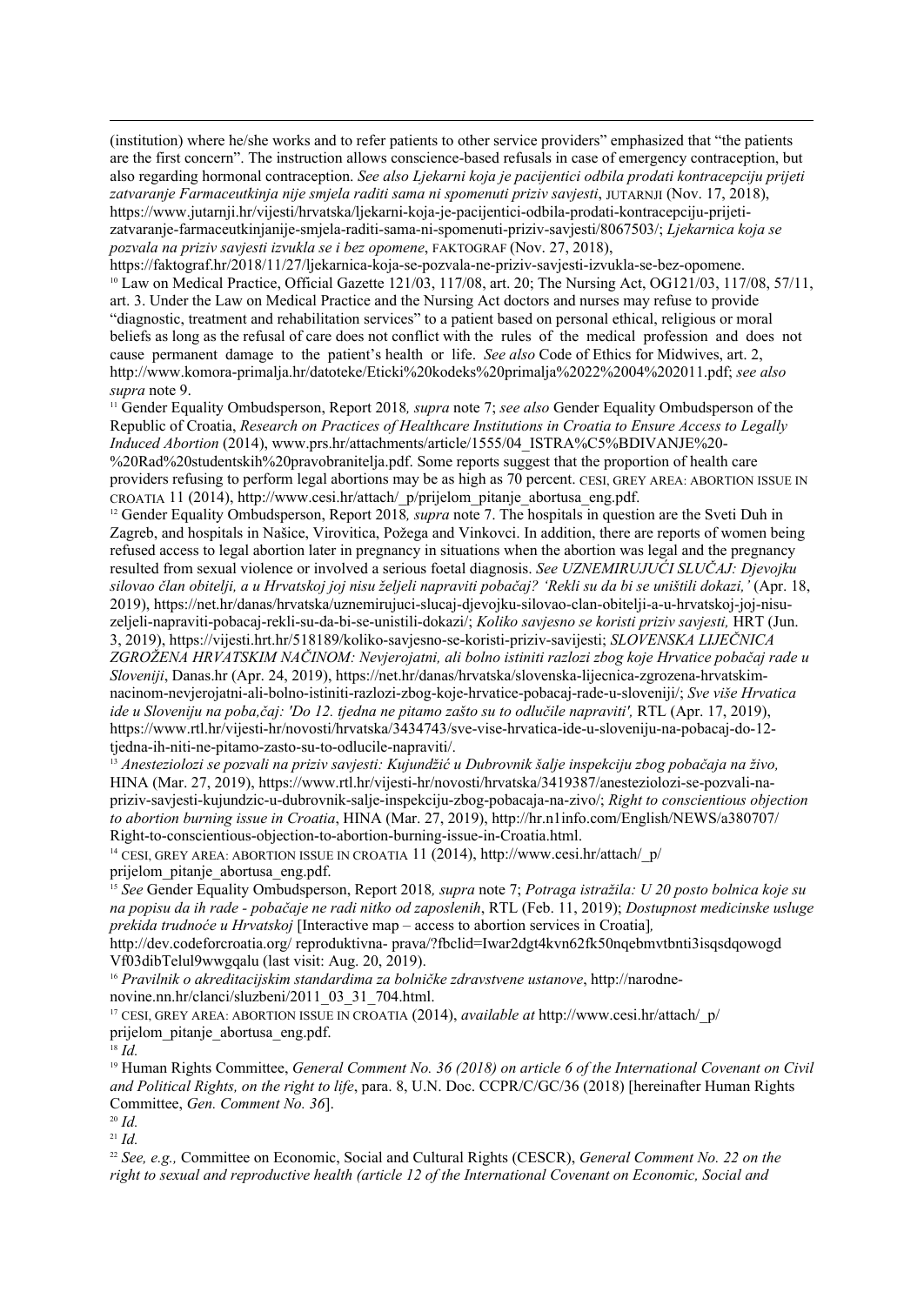*Cultural Rights)*, paras. 13-21, 28, 34, 38, 40-43, 45, U.N. Doc. E/C.12/GC/22 (2016) [hereinafter CESCR, *Gen. Comment No. 22*]; Committee on the Elimination of Discrimination against Women (CEDAW), *General* 

*Recommendation No. 24: Article 12 of the Convention (Women and Health)*, paras. 11, 14, 21, U.N. Doc.

A/54/38/Rev.1, chap. I (1999) [hereinafter CEDAW, *Gen. Recommendation No. 24*].

<sup>23</sup> Human Rights Committee, *Gen. Comment No. 36, supra* note 19, para. 8.

<sup>24</sup> The European human rights mechanisms have held similarly. *See* R.R. v. Poland, No. 27617/04 Eur. Ct. H.R, para. 206 (2011); P. and S. v. Poland, No. 57375/08 Eur. Ct. H.R., para. 106 (2012); International Planned Parenthood Federation – European Network (IPPF EN) v. Italy, European Committee of Social Rights, No. 87/2012 (2014); COUNCIL OF EUROPE COMM. FOR HUMAN RIGHTS, Women's Sexual and Reproductive Health and Rights in Europe 11-12 (2017), *available at* https://rm.coe.int/women-s-sexual-and-reproductive-health-andrights-in-europe-issue-pape/168076dead. Moreover, the European Court of Human Rights has refused to accept claims that the right to freedom of thought, conscience and religion encompasses any entitlement on medical professionals to refuse reproductive health care on grounds of conscience. *See, e.g.,* Pichon and Sajous v. France (dec.), No. 49853/99 Eur. Ct. H. R. (2001); R.R. v. Poland, No. 27617/04 Eur. Ct. H.R, para. 206 (2011); P. and S. v. Poland, No. 57375/08 Eur. Ct. H.R., para. 106 (2012). In addition, the European Committee of Social Rights rejected a complaint that claimed health professionals are entitled to deny women legal abortion services based on claims of personal conscience. It found that the European Social Charter does not enshrine an entitlement on the part of health professionals to refuse to perform abortion services on grounds of personal conscience. *See* Federation of Catholic Family Associations in Europe (FAFCE) v. Sweden, European Committee of Social Rights, No. 99/2013 (2015).

<sup>25</sup> See, e.g., CEDAW, *Gen. Recommendation No. 24, supra* note 22, para. 11 ("It is discriminatory for a State party to refuse to legally provide for the performance of certain reproductive health services for women. For instance, if health service providers refuse to perform such services based on conscientious objection, measures should be introduced to ensure that women are referred to alternative health providers."); CESCR, *Gen. Comment No. 22, supra* note 22, paras. 14, 43; CEDAW, *Concluding Observations: Croatia,* para. 31, U.N. Doc. CEDAW/C/HRV/CO/4-5 (2015) (urging the State party to "ensure that the exercise of conscientious objection does not impede women's effective access to reproductive health-care services, especially abortion and postabortion care and contraceptives"); *Hungary*, paras. 30-31, U.N. Doc. CEDAW/C/HUN/CO/7-8 (2013) (urging the State party to "[e]stablish an adequate regulatory framework and a mechanism for monitoring of the practice of conscientious objection by health professionals and ensure that conscientious objection is accompanied by information to women about existing alternatives and that it remains a personal decision rather than an institutionalized practice"); CESCR, *Concluding Observations: Poland*, para. 28, U.N. Doc. E/C.12/POL/CO/5 (2009) ("The Committee is particularly concerned that women resort to clandestine, and often unsafe, abortion because of the refusal of physicians and clinics to perform legal operations on the basis of conscientious objection.... The Committee calls on the State party to take all effective measures to ensure that women enjoy their right to sexual and reproductive health, including by enforcing the legislation on abortion and implementing a mechanism of timely and systematic referral in the event of conscientious objection.").

<sup>26</sup> *See, e.g.,* CEDAW, *Concluding Observations: Hungary*, para. 31(d), U.N. Doc. CEDAW/C/HUN/CO/7-8 (2013); Committee on the Rights of the Child (CRC), *Concluding Observations: Slovakia*, paras. 41(f), U.N. Doc. CRC/C/SVK/CO/3-5 (2016).

<sup>27</sup> CESCR, *Gen. Comment No. 22*, *supra* note 22, paras. 14, 43 ("Unavailability of goods and services due to ideologically based policies or practices, such as the refusal to provide services based on conscience, must not be a barrier to accessing services. An adequate number of health-care providers willing and able to provide such services should be available at all times in both public and private facilities and within reasonable geographical reach. … Where health-care providers are allowed to invoke conscientious objection, States must appropriately regulate this practice to ensure that it does not inhibit anyone's access to sexual and reproductive health care, including by requiring referrals to an accessible provider capable of and willing to provide the services being sought, and that it does not inhibit the performance of services in urgent or emergency situations."). <sup>28</sup> CRC, *Concluding Observations: Slovakia*, para. 41(f), U.N. Doc. CRC/C/SVK/CO/3-5 (2016).

<sup>30</sup> CEDAW, *Concluding Observations: Croatia,* paras. 30-31, U.N. Doc. CEDAW/C/HRV/CO/4-5 (2015).

<sup>31</sup> Comment by the Croatian Chamber of Midwives Regarding the Closure of Ambulatory Birthing Units (2010), *available at* [http://www.komora-primalja.hr/sluzbeni-dopisi/279-priopcenje-hrvatske-komore-primalja-vezano](http://www.komora-primalja.hr/sluzbeni-dopisi/279-priopcenje-hrvatske-komore-primalja-vezano-za-zatvaranje-manjih-rodilista)[za-zatvaranje-manjih-rodilista](http://www.komora-primalja.hr/sluzbeni-dopisi/279-priopcenje-hrvatske-komore-primalja-vezano-za-zatvaranje-manjih-rodilista).

<sup>32</sup> RODA contacted the Croatian Institute for Public Health and the Croatian Institute for Health Insurance (that refunds travel expenses for all healthcare users who travel more than 50 km to obtain care), and neither body collects statistics on the number of women who travelled more than 50 km to receive health care during birth. <sup>33</sup> Calculated using data from the 2011 census, *available a[t](http://www.dzs.hr/Hrv/censuses/census2011/results/htm/h01_01_13/h01_01_13_RH.html)*

[http://www.dzs.hr/Hrv/censuses/census2011/results/htm/h01\\_01\\_13/h01\\_01\\_13\\_RH.html.](http://www.dzs.hr/Hrv/censuses/census2011/results/htm/h01_01_13/h01_01_13_RH.html)

<sup>29</sup> CEDAW, *Concluding Observations: Croatia,* paras. 30-31, U.N. Doc. CEDAW/C/HRV/CO/4-5 (2015).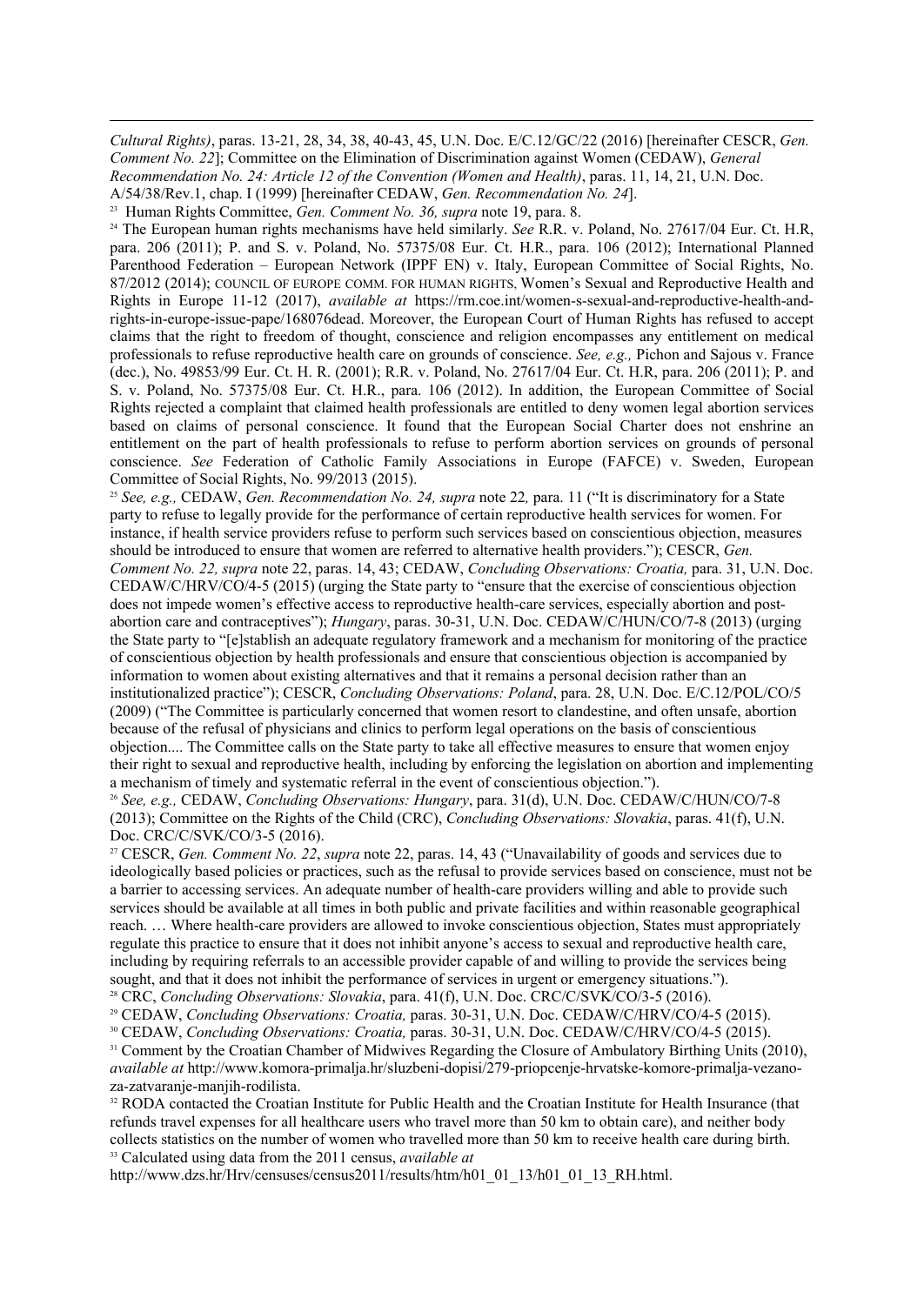<sup>34</sup> *See, e.g.*, *Amelie se jako žurilo, rodila se na odmorištu Istarskog ipsilona,* (Aug. 20, 2019)

https://www.24sata.hr/news/amelie-se-jako-zurilo-rodila-se-na-odmoristu-istarskog-ipsilona-644751; *Porod na trajektu: Marko se rodio na pola kanala do Krka*, (Feb. 9, 2019) https://www.24sata.hr/news/porod-na-trajektu-(Apr. 12, 2018) https://www.24sata.hr/video/rodila-ie-u-helikopteru-mojoj-kristini-se-vise-nije-dalo-cekati-568788; *U helikopteru HRZ i PZO još jedna Korčulanka rodila bebu*, (Apr. 17, 2015)

https://ezadar.rtl.hr/dogadaji/2103649/u-helikopteru-hrz-i-pzo-jos-jedna-korculanka-rodila-bebu/; *Uranila na ovaj svijet: Rodila na cesti u Zadru!*, (Aug. 13, 2014) http://www.vijesti.rtl.hr/novosti/1287995/uranila-na-ovajsvijet-rodila-na-cesti-u-zadru/.

<sup>35</sup> Zakon o obveznom zdravstvenom osiguranju i zdravstvenoj zaštiti stranaca u Republici Hrvatskoj [Law on Compulsory Health Insurance and Health Care for Foreigners in the Republic of Croatia] of June 24, 2013, Narodne novine [Official Gazette] No. 80/13, 15/18, arts. 16(2) & 17,<https://bit.ly/2wp7ALH>& <https://bit.ly/2uzuZLN>.

<sup>36</sup> *Id*.

<sup>37</sup> RODA – PARENTS IN ACTION, *Report to the United Nations Special Rapporteur on Violence Against Women in response to her Call for Submissions due 17 May 2019* (Zagreb, 17 May 2019), at 5. <sup>38</sup> RODA – PARENTS IN ACTION, *Survey on Maternity Practices in Croatia* (2015), *available at* 

http://www.roda.hr/en/reports/report-on-maternity-practices-in-croatia.html.

<sup>39</sup> RODA – PARENTS IN ACTION, *Survey on Maternity Practices in Croatia* (2015), *available at* http://www.roda.hr/en/reports/report-on-maternity-practices-in-croatia.html. Many women reported that they were asked to sign informed consent forms upon arriving at maternity hospitals without being provided with information about what they were signing and what procedures the forms covered. They reported that medical interventions were sometimes carried out contrary to their wishes. RODA's survey found that in 68 percent of cases women believed they were not provided with sufficient information to meet informed consent requirements, calling into question compliance with the Patients' Rights Act (Protection of Patients' Rights Act, NN 169/04). RODA's 2015 survey also revealed a routine use of enemas often accompanied by forced shaving of pubic hair. 78 percent of women surveyed reported having been given an enema, the performance of which during childbirth is not supported by scientific research. *See* Cochrane Review on Routine Enema use, *available at* http://www.cochrane.org/CD000330/PREG\_enemas-during-labour.

<sup>40</sup> RODA – PARENTS IN ACTION, *Report to the United Nations Special Rapporteur on Violence Against Women in response to her Call for Submissions due 17 May 2019* (Zagreb, 17 May 2019). Pregnant women have reported facing forms of persuasion, manipulation, verbal abuse and coercion from health professionals and a lack of respect for their birth preferences and wishes. RODA – PARENTS IN ACTION, *Survey on Maternity Practices in Croatia* (2015), *available at* http://www.roda.hr/en/reports/report-on-maternity-practices-in-croatia.html. RODA's 2015 survey also found that 62 percent of women did not participate in decisions about how they would give birth and 40 percent of women did not have privacy during birth.

<sup>41</sup> RODA's 2015 survey found that 70 percent of women were not allowed to move around during labor and birth, and 76 percent of women were made to lie down for the duration of their labor and birth.

<sup>42</sup> WORLD HEALTH ORGANIZATION (WHO), CARE IN NORMAL BIRTH: A PRATICAL GUIDE 14 (1996) [hereinafter WHO, CARE IN NORMAL BIRTH: A PRATICAL GUIDE], *available at* 

http://whqlibdoc.who.int/hq/1996/WHO\_FRH\_MSM\_96.24.pdf.

<sup>43</sup> The use of the Kristeller Maneuver was not recorded in patient medical records in nine out of 30 maternity hospitals. RODA – PARENTS IN ACTION, *Survey on Maternity Practices in Croatia*, 6 (2015), *available at* http://roda.hr/article/read/roda-survey-on-maternity-practices-in-croatia-march-2015; RODA, *Survey on Routine Maternity Hospital Practices* (2012), *available at* [http://rodilista.roda.hr; Habek, Bobić, Hrgović,](http://rodilista.roda.hr/) *Possible Feto-Maternal Risk of Kristeller Expression*, JOURNAL OF CENTRAL EUROPEAN MEDICINE 3:2 (2008).

<sup>44</sup> WHO, CARE IN NORMAL BIRTH: A PRATICAL GUIDE, *supra* note 42*,* at 25-26.

<sup>45</sup> Jelena Kitanović, "The Frequency Of Performing Episiotomy In General County Hospital Pozega," South Eastern Europe Health Sciences Journal 3 (Suppl 1), Osijek, Hrvatska (2013) at 41-41, *available at* http://bib.irb.hr/prikazi-rad?lang=en&rad=643695.

<sup>46</sup> RODA – PARENTS IN ACTION, *Survey on Maternity Practices in Croatia*, 6 (2015), *available at* http://roda.hr/article/read/roda-survey-on-maternity-practices-in-croatia-march-2015. The WHO classifies "liberal or routine use of episiotomy" as a practice which is frequently used inappropriately. It argues that "there is no reliable evidence that liberal or routine use of episiotomy has a beneficial effect, but there is clear evidence that it may cause harm. The WHO recommends a restricted use of episiotomy, with 10% being a "good goal to pursue". *See* WHO, CARE IN NORMAL BIRTH: A PRATICAL GUIDE, *supra* note 42*,* at 37 & 29.

<sup>47</sup> *See* FIGO Safe Motherhood and Newborn Health (SMNH) Committee, *Management of the second stage of labor*, 119 INTL. J. GYN. & OBS. (2012) 114, *available at* [www.odondevice.org/press/FIGO-second-stage.pdf](http://www.odondevice.org/press/FIGO-second-stage.pdf) [hereinafter FIGO, MANAGEMENT OF THE SECOND STAGE OF LABOR]. The clinical guidelines of the National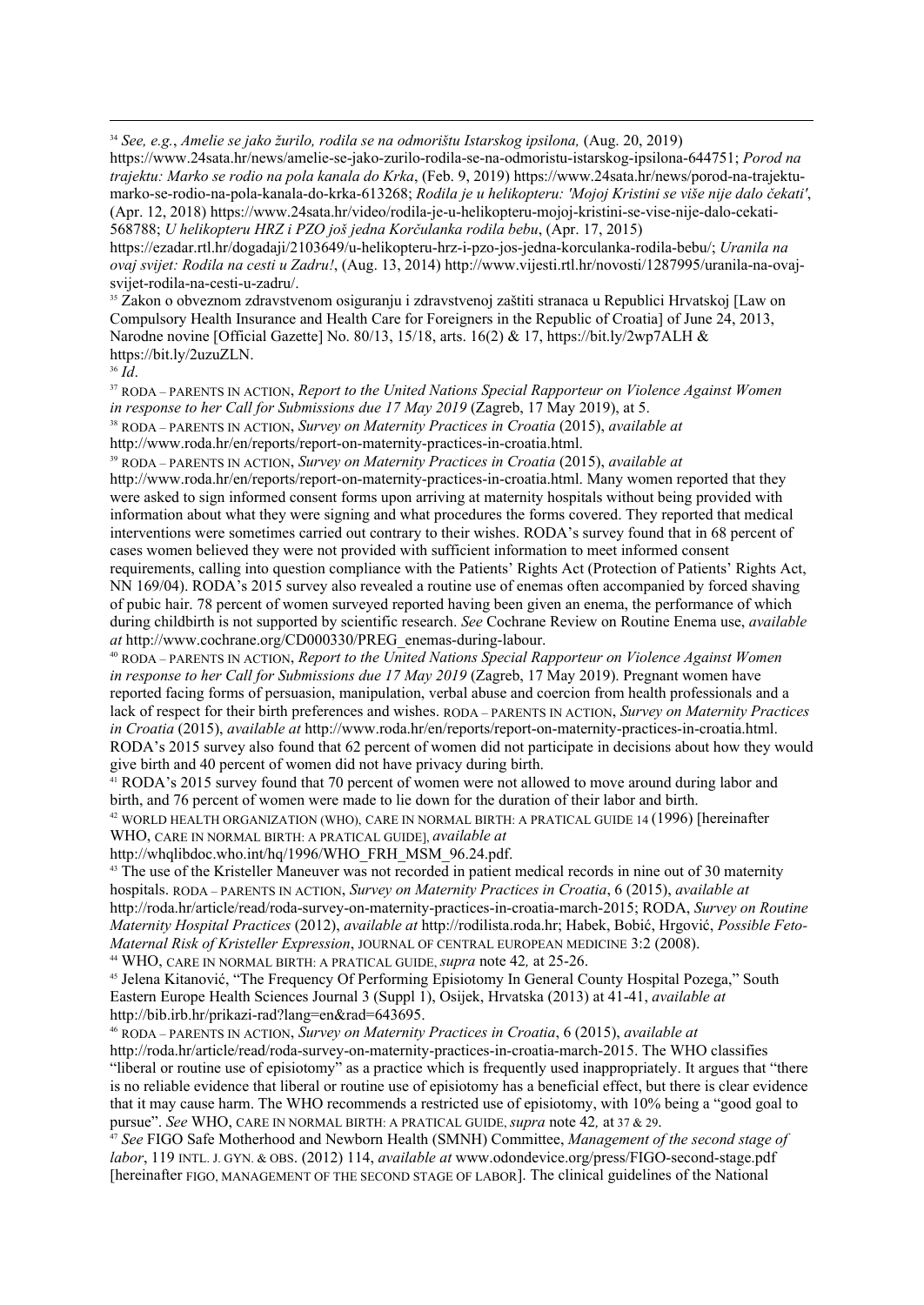Institute for Health and Care Excellence (United Kingdom) recommend with regard to suturing: "When carrying out perineal repair[,] ensure that tested effective analgesia is in place… If the woman reports inadequate pain relief at any point, address this immediately." *See* NATIONAL COLLABORATING CENTRE FOR WOMEN'S AND CHILDREN'S HEALTH, INTRAPARTUM CARE: CARE OF HEALTHY WOMEN AND THEIR BABIES DURING CHILDBIRTH. CLINICAL GUIDELINE 190: METHODS, EVIDENCE AND RECOMMENDATIONS (2014) 765, *available at*  <http://www.nice.org.uk/guidance/cg190/evidence/cg190-intrapartum-care-full-guideline3> [hereinafter NATIONAL COLLABORATING CENTRE FOR WOMEN'S AND CHILDREN'S HEALTH, INTRAPARTUM CARE: CARE OF HEALTHY WOMEN AND THEIR BABIES DURING CHILDBIRTH].

<sup>48</sup> Croatian Institute of Public Health, *Porodi u zdravstvenim ustanovama u Hrvatskoj 2018. Godine* (2019), https://www.hzjz.hr/wp-content/uploads/2019/07/Porodi\_2018.pdf; *see also* MBRRACE-UK: Mothers and Babies: Reducing Risk through Audits and Confidential Enquiries across the UK,

https://www.npeu.ox.ac.uk/mbrrace-uk.

<sup>49</sup> Croatian Institute of Public Health, *Porodi u zdravstvenim ustanovama u Hrvatskoj 2018. Godine* (2019), [https://www.hzjz.hr/wp-content/uploads/2019/07/Porodi\\_2018.pdf.](https://www.hzjz.hr/wp-content/uploads/2019/07/Porodi_2018.pdf)

<sup>50</sup> *See, e.g.,* WHO, CARE IN NORMAL BIRTH: A PRATICAL GUIDE (1996), *supra* note 42; FIGO, MANAGEMENT OF THE SECOND STAGE OF LABOR, *supra* note 47, at 111-116; *Intrapartum Care*: *Cochrane Database of Systematic Reviews*, *available at* http://community.cochrane.org/cochrane-reviews/cochrane-database-systematic-reviewsnumbers; NATIONAL COLLABORATING CENTRE FOR WOMEN'S AND CHILDREN'S HEALTH, INTRAPARTUM CARE: CARE OF HEALTHY WOMEN AND THEIR BABIES DURING CHILDBIRTH, *supra* note 47.

<sup>51</sup> Human Rights Committee, *Gen. Comment No. 36, supra* note 19, para. 26. *See also, e.g.,* Human Rights Committee, *Concluding Observations: Cameroon*, para. 13, U.N. Doc. CCPR/C/CMR/CO/4 (2010).

<sup>52</sup> Human Rights Committee, Toussaint v. Canada, U.N. Doc. CCPR/C/123/D/2348/2014, 2018, para. 11.8. <sup>53</sup> Committee on the Elimination of Racial Discrimination (CERD), *Concluding Observations: Poland,* paras. 23(d), 24(d), U.N. Doc. CERD/C/POL/CO/22-24 (2019); *Czechia,* paras. 23, 24, U.N. Doc. CERD/C/CZE/CO/12-13 (2019).

<sup>54</sup> CESCR, *General Comment No. 14: The right to the highest attainable standard of health (Art. 12)*, (22<sup>nd</sup> Sess., 2000), para. 43, U.N. Doc. HRI/GEN/1/Rev.9 (Vol. I) (2008) [hereinafter CESCR, *Gen. Comment No. 14*]; CERD, *Concluding Observations: Belgium*, U.N. Doc. CERD/C/BEL/CO/16-19 (2014).

<sup>55</sup> CESCR, *Gen. Comment No. 14*, *supra* note 54, para. 34; CERD, *General Recommendation No. 30: Discrimination against non-citizens*, (64<sup>th</sup> Sess., 2004) at preamble & para. 36, U.N. Doc. CERD/C/64/Misc.11.rev.3 (2004).

<sup>56</sup> *See, e.g.,* Committee against Torture, *Concluding Observations: Kenya*, para. 27, U.N. Doc. CAT/C/KEN/CO/2 (2013); *United States of America*, para. 33, U.N. Doc. CAT/C/USA/CO/2 (2006); Human Rights Committee, *Concluding Observations: Ireland*, para. 11, U.N. Doc. CCPR/C/IRL/CO/4 (2014).

<sup>57</sup> *See* Special Rapporteur on torture and other cruel, inhuman or degrading treatment or punishment, *Report of the Special Rapporteur on torture and other cruel, inhuman or degrading treatment or punishment, Juan E. Mendez,* Human Rights Council, para. 47, U.N. Doc. A/HRC/31/57 (Jan. 5, 2016) [hereinafter Special Rapporteur on torture, 2016 Report]; Special Rapporteur on torture and other cruel, inhuman or degrading treatment or punishment, *Report of the Special Rapporteur on torture and other cruel, inhuman or degrading treatment or punishment, Juan E. Méndez,* Human Rights Council, para. 46, U.N. Doc. A/HRC/22/53 (Feb. 1, 2013).

<sup>58</sup> Special Rapporteur on torture, 2016 Report, *supra* note 57, para. 47.

<sup>59</sup> *See* Special Rapporteur on violence against women, its causes and consequences, *A human rights-based approach to mistreatment and violence against women in reproductive health services with a focus on childbirth and obstetric violence, Dubravka Šimonović,* para. 13, U.N. Doc. A/74/137 (Jul. 11, 2019).

<sup>60</sup> Human Rights Committee, *General Comment No. 28: Article 3 (The Equality of Rights Between Men and Women)*, paras. 2-4, 11, 20 & 22, U.N. Doc. CCPR/C/21/Rev.1/Add.10 (2000)*.*

<sup>61</sup> CEDAW, *Concluding Observations: Czech Republic*, para. 31, U.N. Doc. CEDAW/C/CZE/CO/6 (2016); *Croatia*, para. 31, U.N. Doc. CEDAW/C/HRV/CO/4-5 (2015).

<sup>62</sup> *See, e.g., Mellet v. Ireland, Human Rights Committee, Commc'n No. 2324/2013, paras. 7.7, 7.8, U.N.* Doc. CCPR/C/116/D/2324/2013 (2016); Whelan v. Ireland, Human Rights Committee, Commc'n No. 2425/2014, paras. 7.8, 7.9, U.N. Doc. CCPR/C/119/D/2425/2014 (2017); K.L. v. Peru, Human Rights Committee, Commc'n No. 1153/2003, para. 6.4, U.N. Doc. CCPR/C/85/D/1153/2003 (2005).

<sup>63</sup> *See, e.g.,* Human Rights Committee, *Concluding Observations: France*, para. 21, U.N. Doc.

CCPR/C/FRA/CO/4 (2008); Special Rapporteur on the Right of Everyone to the Enjoyment of the Highest Attainable Standard of Physical and Mental Health, *Report of the Special Rapporteur on the Right of Everyone to the Enjoyment of the Highest Attainable Standard of Physical and Mental Health, Anand Grover*, para. 57, U.N. Doc. A/64/272 (2009). The European Court of Human Rights has determined that women's ability to make decision's during and after childbirth falls within the framework of the right to privacy as enshrined in Article 8 of the European Convention of Human Rights and that the practices of medical providers and state authorities in